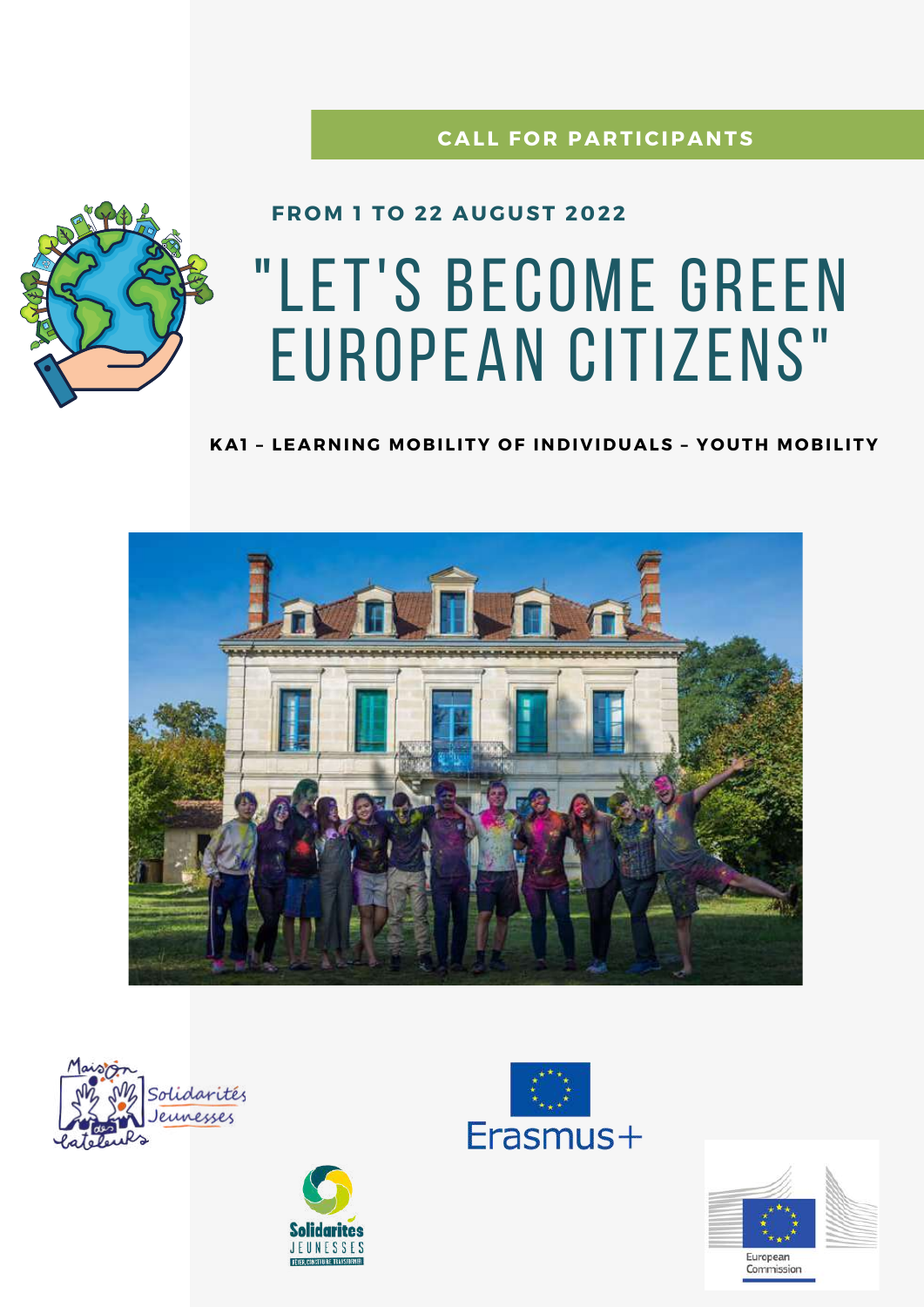## project



Through this project, we want to exchange and discover with young people from different cultures ecological practices to improve our impact on the planet. We believe that the world of tomorrow will be built by citizens' initiatives. Indeed, we want to support the participants to share, analyze and improve their customs and habits.

The objective is to discover and propose alternatives to adopt fairer and sustainable lifestyles for the planet. Through living together at the Maison des Bateleurs, the participants will be able to define what eco-citizenship is for them. Thanks to sensitive, artistic and scientific approaches, we wish to bring the young people to question their relation with the environment, and thus help them find other ways of understanding it. Popular Education as well as active pedagogy will be our tools to support and strengthen their power to act.

Finally, the last week will be devoted to design and develop a communication tool chosen by the participants of the youth exchange. This tool will be an instrument to share what they discovered during the first weeks of the project. At the same time, it will be a way to allow young people to become awareness-raising actors.

## **OBJECTIVES**

- **Develop** the consciousness of the participants about their way of consumption and their environmental, economical and social impact.
- **Build** a shared culture about responsible consumption.
- **Discover** practices and ways to consume, in a more responsible way and act for a better environment.
- **Gain** tools to become actor in the collective awareness.